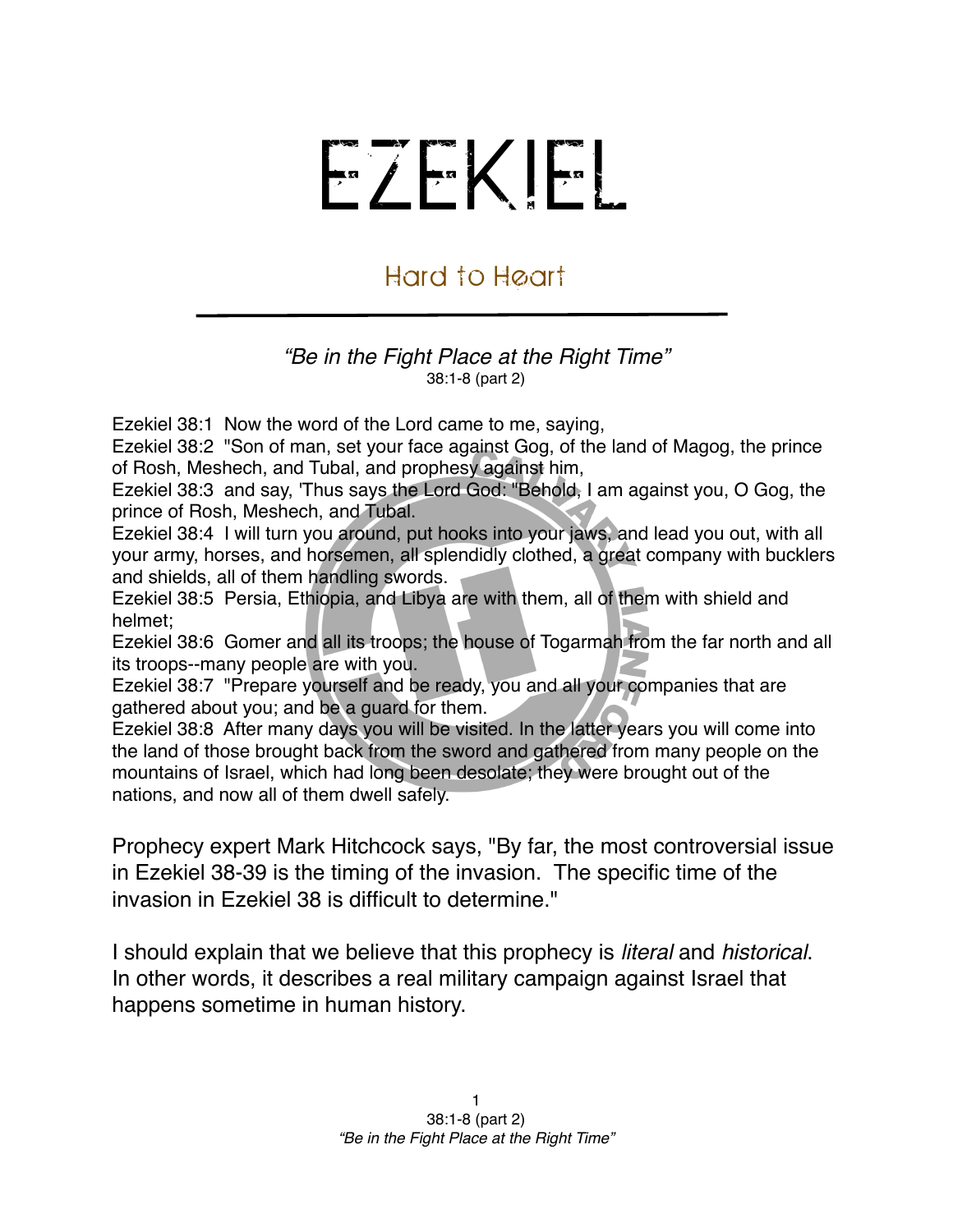But when? We're going to look at a few theories but before we do there is one thing for sure that we must keep in mind. It's something we read in Ezekiel 38:8.

Ezekiel 38:8 After many days you will be visited. In the latter years you will come into the land of those brought back from the sword and gathered from many people on the mountains of Israel, which had long been desolate; they were brought out of the nations, and now all of them dwell safely.

It's that last phrase that says, "and now all of them [Israel] dwell safely." This seems to be telling us that this invasion occurs at a time when the nation of Israel is dwelling safely in their land. It's going to be for us a kind of litmus test to tell us when this might occur.

The meaning of "safely" is important to our discussion. It is *security* or *confidence* and is similar to our English word *trust*. Some have tried to equate the notion of "living securely" with them "living peacefully." It is said that what is described in this passage is a situation where Israel is at peace with all their neighbors and no one is a threat to them. This is not supported by the word or the context. The idea is that they are confident, trusting in something or someone for their security.

With that in mind, let's see when this invasion might occur.

Believe it or not, there are those who say *it has already happened*. They say it was fulfilled in the time of Esther around 473BC. You remember the story. Ahasuerus was king of the Persian empire. Esther, a Jew, came to be his queen. It was providential because just at that same time Haman convinced the king to issue an edict allowing the population to rise up against the Jews.

Esther 3:13 And... letters were sent by couriers into all the king's provinces, to destroy, to kill, and to annihilate all the Jews, both young and old, little children and women, in one day, on the thirteenth day of the twelfth month, which is the month of Adar, and to plunder their possessions.

Esther had concealed her heritage but now revealed herself as a Jew. Ahasuerus issued a second edict allowing the Jews to defend themselves.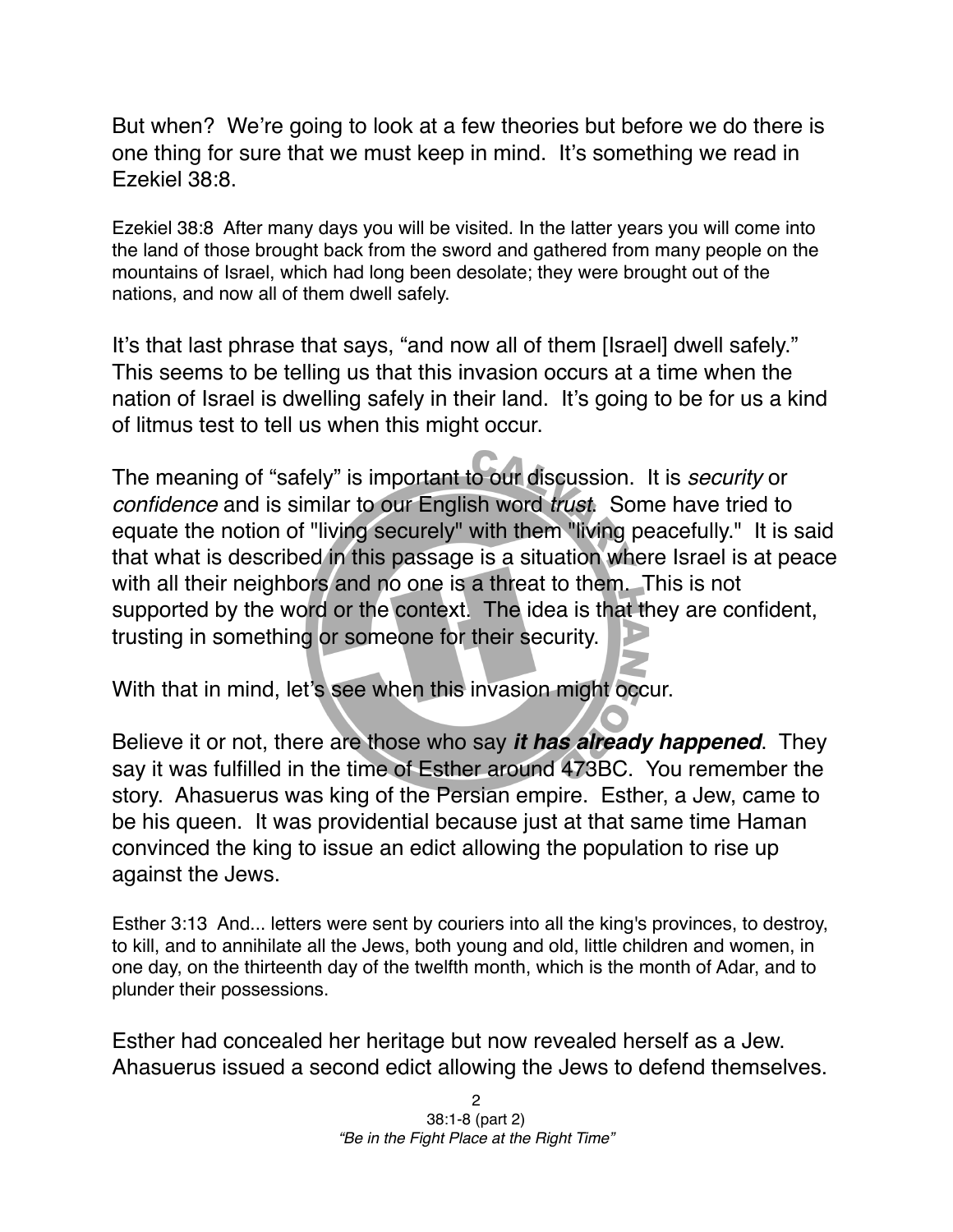Esther 9:1 Now in the twelfth month, that is, the month of Adar, on the thirteenth day, the time came for the king's command and his decree to be executed. On the day that the enemies of the Jews had hoped to overpower them, the opposite occurred, in that the Jews themselves overpowered those who hated them.

Esther 9:2 The Jews gathered together in their cities throughout all the provinces of King Ahasuerus to lay hands on those who sought their harm. And no one could withstand them, because fear of them fell upon all people.

Esther 9:3 And all the officials of the provinces, the satraps, the governors, and all those doing the king's work, helped the Jews, because the fear of Mordecai fell upon them.

Esther 9:4 For Mordecai was great in the king's palace, and his fame spread throughout all the provinces; for this man Mordecai became increasingly prominent. Esther 9:5 Thus the Jews defeated all their enemies with the stroke of the sword, with slaughter and destruction, and did what they pleased with those who hated them.

Having read Ezekiel 38:1-9, can you see anything similar at all in Esther except for the fact that it involved the Jews? You can't. Besides, Israel was not dwelling safely in their land in the fifth century BC. They were subject to the Persians.

No one in the Book of Esther so much as mentions Ezekiel or his prophecy, even though it was only a century removed.

An important Jewish holiday developed out of the Esther event called Purim (9:20-32). This is a joyous annual holiday to celebrate God's deliverance from the hand of Israel's enemies. Purim's celebration includes the public reading of the book of Esther, but no tradition has developed or even been heard of in which the Jews read Ezekiel 38-39 in connection with this observance. And no Jewish scholars connect Esther with Ezekiel.

There is no other time in history between the prophecy and today that we see a fulfillment. This prophecy is for the future.

Let's talk about when this invasion might take place in the future. There are those who say it could occur anytime during the current Church Age prior to the resurrection and rapture of the church. One of the verses they cite is Ezekiel 39:9, which describes what happens immediately following the defeat of Gog by God.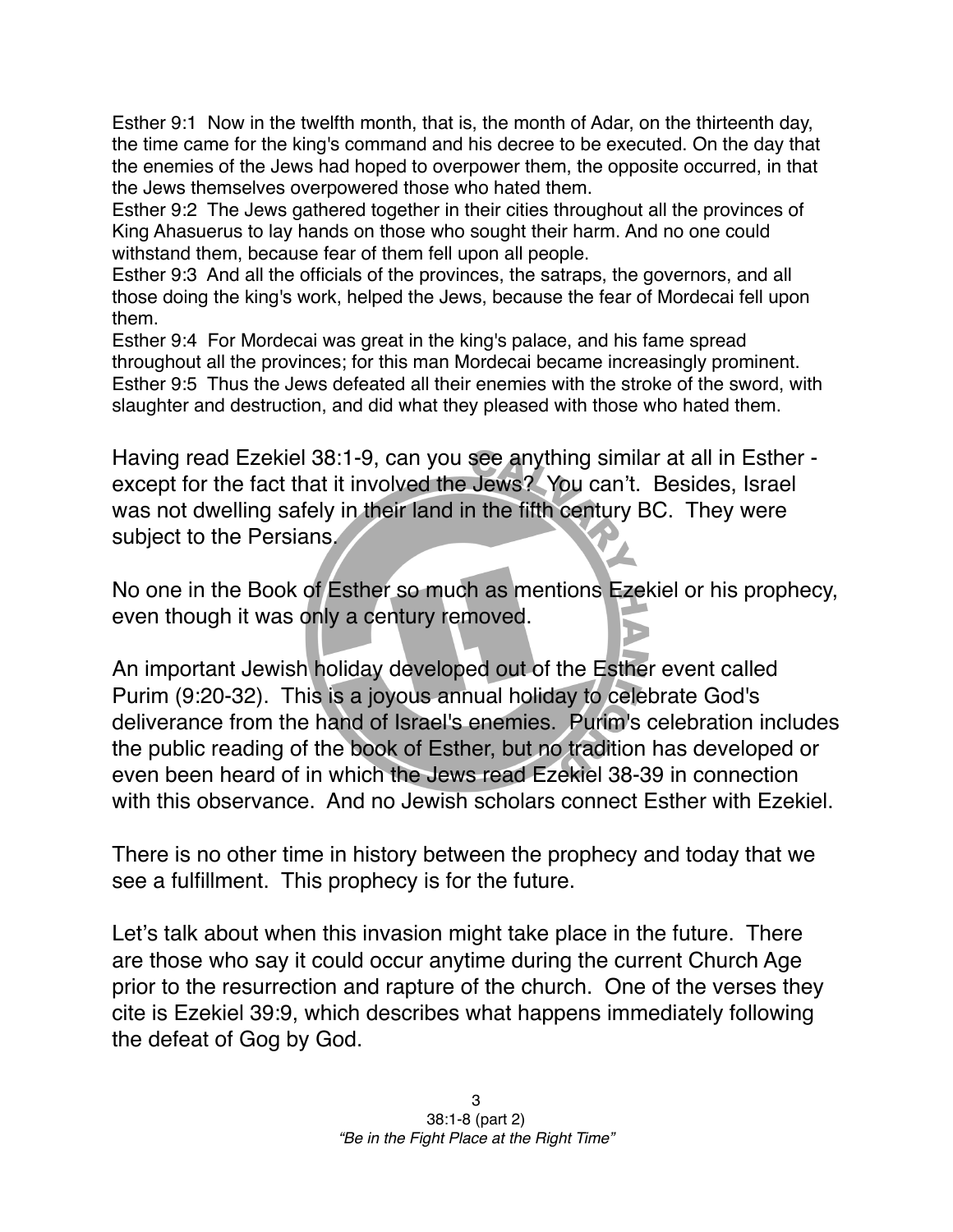Ezekiel 39:9 "Then those who dwell in the cities of Israel will go out and set on fire and burn the weapons, both the shields and bucklers, the bows and arrows, the javelins and spears; and they will make fires with them for seven years.

The period of time, "seven years," coincides nicely with the Tribulation on earth. So the argument is that the Church is resurrected and raptured just at the time of this invasion and the Tribulation begins.

Some of the problems with the timing of this invasion in the Church Age and prior to the Tribulation are the following:

- 1. Ezekiel 39:9 doesn't say that the "seven years" are the seven years of the Tribulation.
- 2. If this invasion were to occur today, could we say that Israel is dwelling safely? I don't think so!

The next view is that the invasion will happen after the rapture but before the Tribulation. It will be during the interval of days, weeks, months or years between the rapture and the start of the seven year Tribulation.

One argument for this view is that it sets the stage for the Tribulation. If the Tribulation is closely preceded by a failed regional invasion of Israel then this would remove much of the Russian and Muslim influence currently in the Middle East today and allow the European Union to fill the void. It would empower the EU from which many believe the antichrist will rise.

But I still fail to see how it accounts for the phrase "all of them dwell safely." If the church were raptured today, would that result in Israel being safer? I don't see how.

The most widely held historical view is that this invasion will take place around the middle of the seven-year tribulation. There are at least two major reasons for the popularity of this view:

1. The Tribulation begins when the antichrist enters into a peace treaty with Israel. He and his forces guarantee the peace of the Promised Land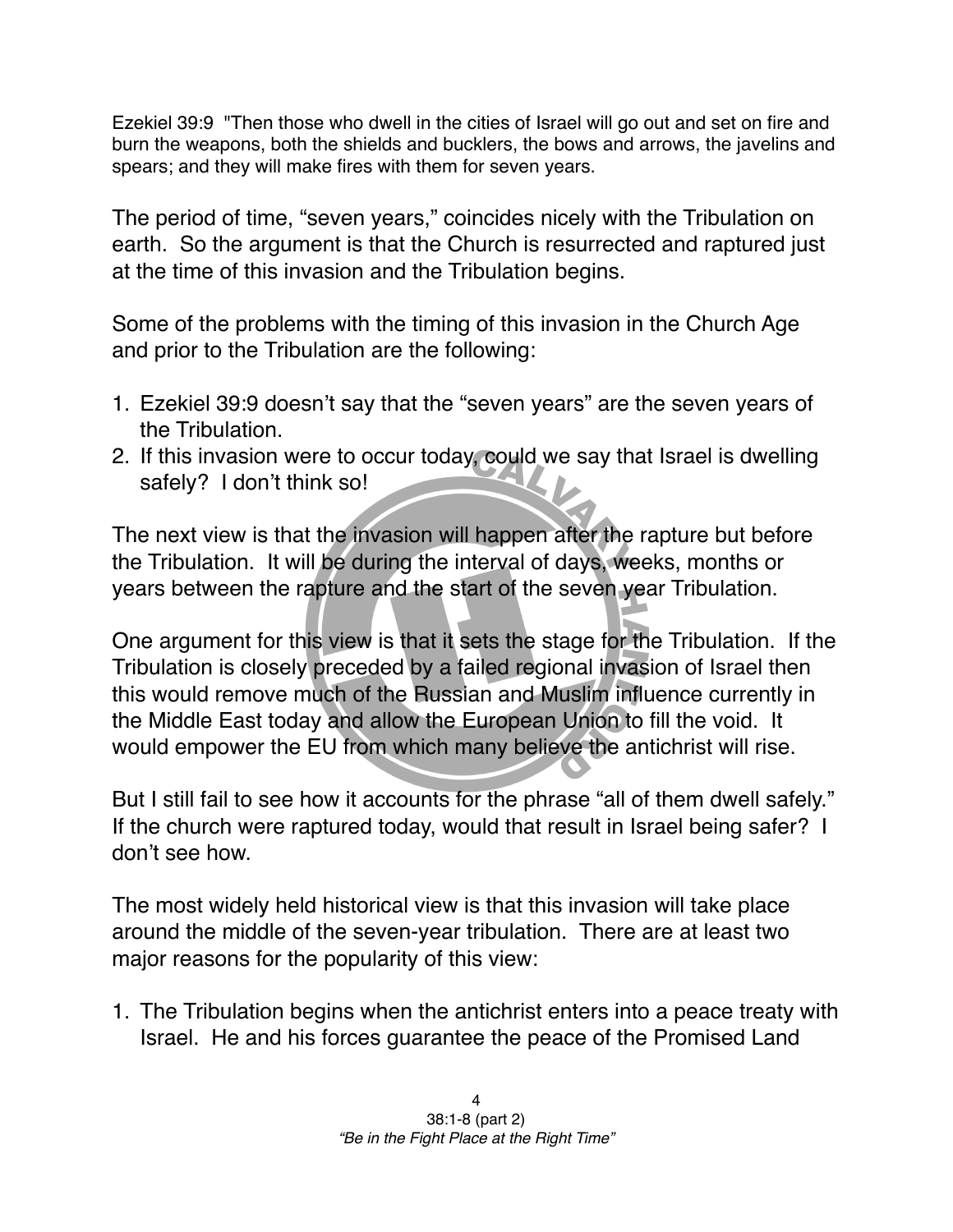and give Israel the green light to rebuild their Temple. This seems to account very well for the phrase "all of them dwell safely."

2. This mid-trib view takes into account a parallel passage in Daniel chapter eleven. There you read about an invasion of Israel from the north. It seems that when the invasion begins, the antichrist and his forces honor their treaty with Israel and come to Israel's aid but, before they arrive, the northern invaders are wiped-out supernaturally by God. The antichrist proceeds to Israel, to Jerusalem, and in the aftermath of the invasion goes in to the Temple and defiles it by declaring himself God.

The major argument against the mid-trib view is that the peace treaty with the anitichrist doesn't really render Israel secure. But I'd say it does allow them to "dwell safely" for a time. Ezekiel doesn't say all their troubles are over or that there is no longer any danger.

In fact, it seems to me that the peace treaty with the antichrist is the perfect explanation of "dwell safety." After all, in First Thessalonians five we read that it is precisely when people are saying "peace and safety" that "sudden destruction comes upon them, as labor pains upon a pregnant woman" (5:3).

Let's keep looking at other suggested times for this invasion. Some believe that the invasion Ezekiel thirty-eight and thirty-nine is synonymous with what the Book of Revelation calls the Battle of Armageddon (16:16). Since Armageddon is a huge invasion of Israel just prior to the Second Coming of Jesus to earth and the invasion of Israel described in Ezekiel 38 and 39 is said to be in "the latter years" (38:8) and "in the last days" (38:16), then they must be the same event.

If it is synonymous with Armageddon, *Israel is definitely not dwelling safely!* It is the worst, most awful, period of anti-semitism and persecution against Israel ever recorded.

Besides, the nations involved at Armageddon are called "the kings of the earth and of the whole world" (Revelation 16:14). It is not confined to those specifically and meticulously listed by the prophet in our passage.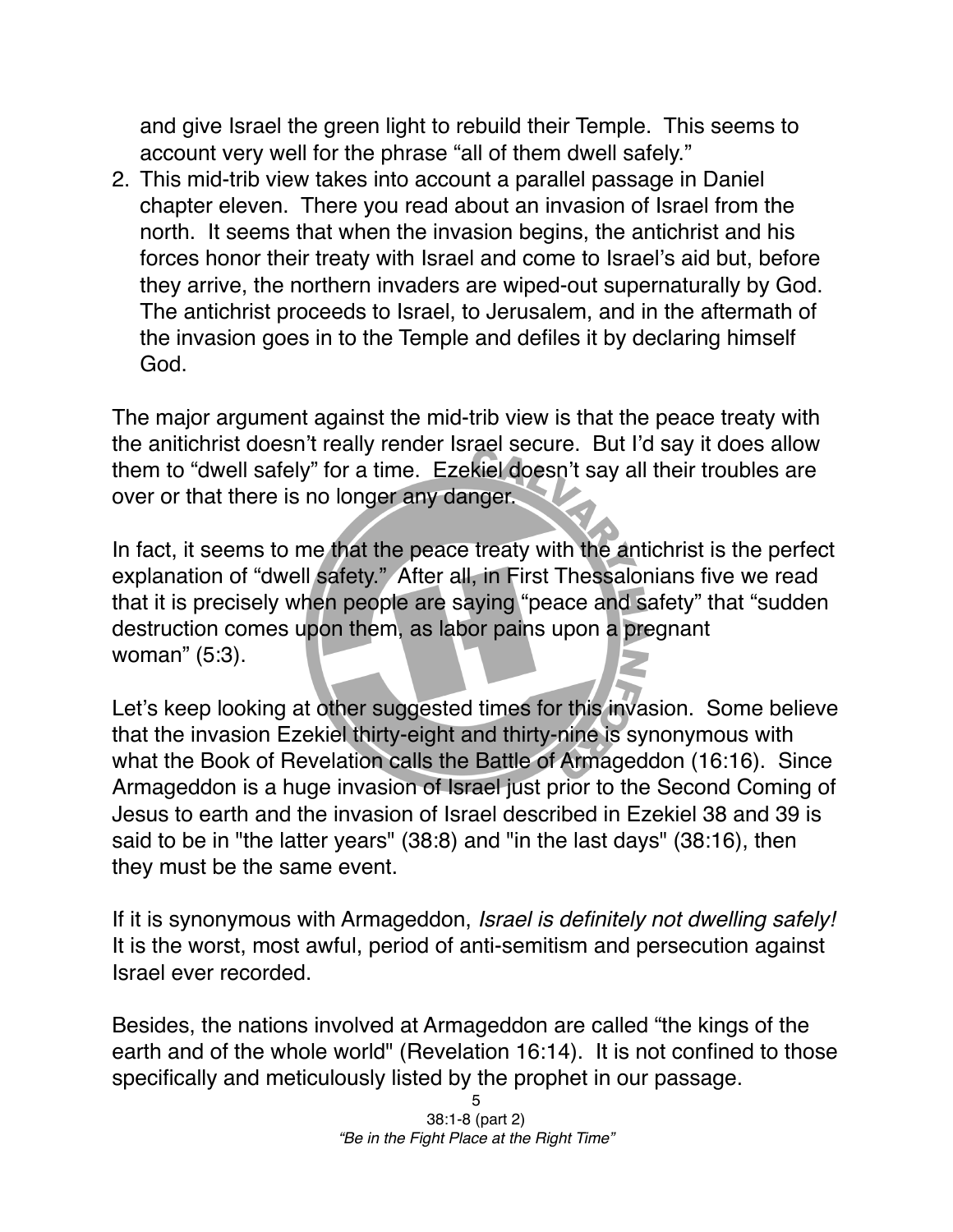The armies at Armageddon will fill the land of Israel and reach Jerusalem (Zechariah 14:2) and "the valley of Jehoshaphat" (Joel 3:2), whereas the Russian/Muslim army is destroyed on "the mountains of Israel" (Ezekiel 39:4). There is nothing to indicate they will reach Jerusalem.

The nations who invade Israel in Ezekiel are said to be destroyed by pestilence and bloodshed... flooding rain, great hailstones, fire, and brimstone (38:22). At Armageddon it is the brightness of the Lord's coming that destroys those gathered for war.

A similar, but slightly different view is that the invasion occurs after the Second Coming of Christ, during the interlude between the tribulation and the start of the Millennium. The Book of Daniel does, indeed, describe an interlude, though it doesn't mention any battle. This period of time at least accounts for the safety issue. Israel will indeed be dwelling in safety at that time.

We know that after Armageddon the Lord will judge the nations. He determines who is saved and who is not in order to populate the earth for the Millennial Kingdom. There will be no possibility of any coalition to come against Israel as the Lord is judging them.

The last major view is that the battle of Ezekiel thirty-eight and thirty-nine will occur at the end of the Millennium. The basis for this view is significant since Revelation 20:7-9 speaks of a conflict at the end of the Millennium when Satan is released. The strength of this view is that Gog and Magog are specifically mentioned in the text.

The problem is that the last battle at the end of the Millennium involves nations and people from every part of the globe, not just those north of Israel and in northern Africa.

Revelation 20:8 and [the devil] will go out to deceive the nations which are in the four corners of the earth, Gog and Magog, to gather them together to battle, whose number is as the sand of the sea.

Revelation 20:9 They went up on the breadth of the earth and surrounded the camp of the saints and the beloved city. And fire came down from God out of heaven and devoured them.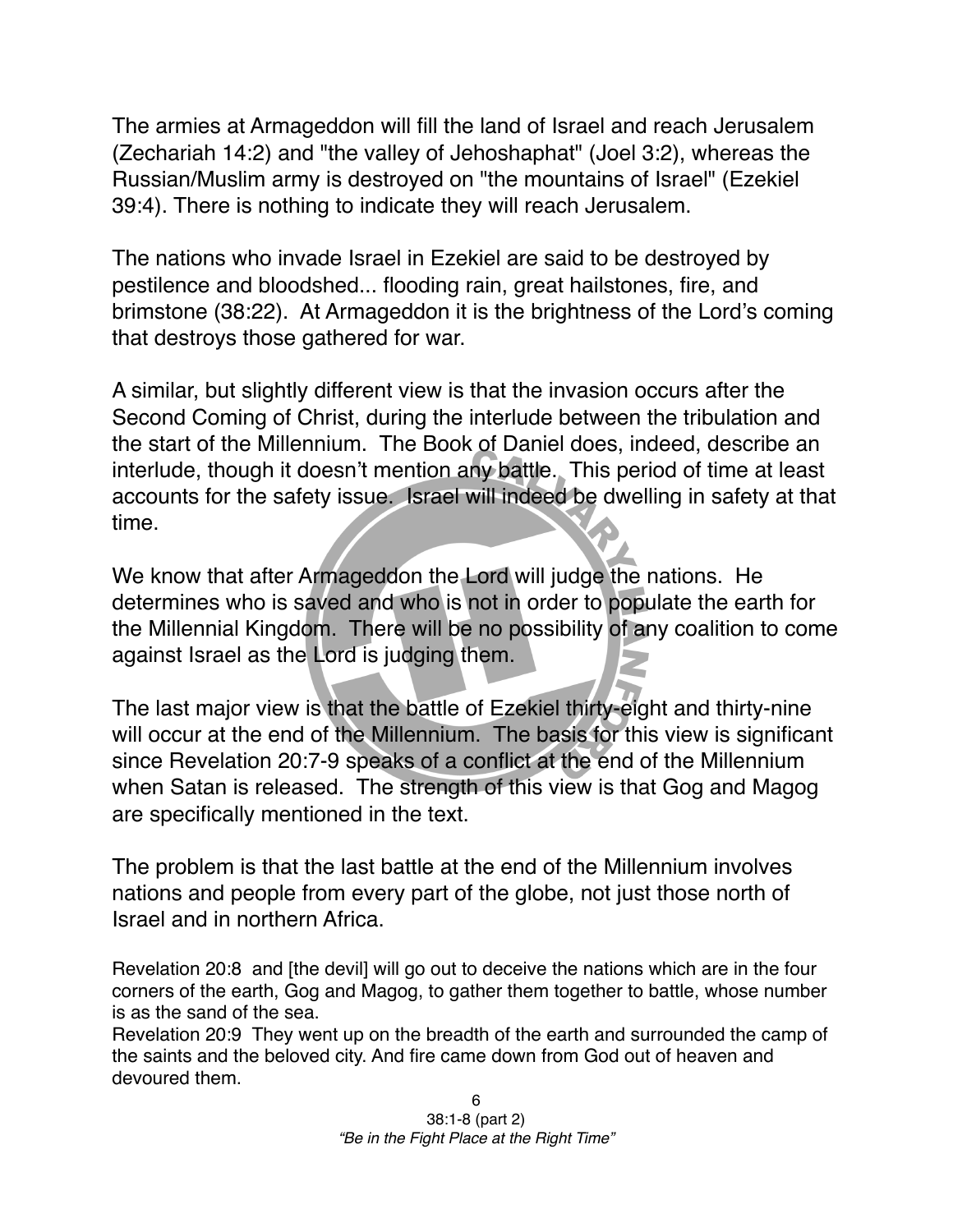Remember that "Gog" is a title, like pharaoh or czar. It doesn't mean it's the same guy in both passages.

After everything is considered, the mid-trib invasion seems the most likely, the most biblical, timing for this invasion. I therefore don't expect to see it happen. The church will have been resurrected and raptured by that time at least three and one half years prior to that time.

Look again at Ezekiel 38:8.

Ezekiel 38:8 After many days you will be visited. In the latter years you will come into the land of those brought back from the sword and gathered from many people on the mountains of Israel, which had long been desolate; they were brought out of the nations, and now all of them dwell safely.

There are a total of six descriptive phrases regarding the timing of the invasion.

- 1. "After many days" can mean any length of time. By itself the phrase is no real help. But in the overall context it can certainly mean the end of day, the last time, not the future generally, but the final future, the Messianic time of the completing of the kingdom of God.
- 2. "Those brought back from the sword" describe a people who were forcibly removed from their homeland only to be brought back. The chapters previous to chapters thirty-eight and thirty-nine have been all about God bringing the Jews back to their land. This is certainly a description of the Jews, of the nation of Israel. One author commented, "The Jews are said to be the only group of people in the known history of the world who were removed from their homeland, dispersed among most all of the nations, and have returned to their original homeland."
- 3. "Gathered from many people on the mountains of Israel" points beyond the Babylonian captivity to the dispersion of Israel in all the world, which did not take place till the second destruction of Jerusalem in 70AD. These returnees will come "to the mountains of Israel." Jerusalem is a city set within the mountains of Israel.
- 4. "Which had long been desolate" again points to something much worse than the Babylonian captivity that the Jews of Ezekiel's time